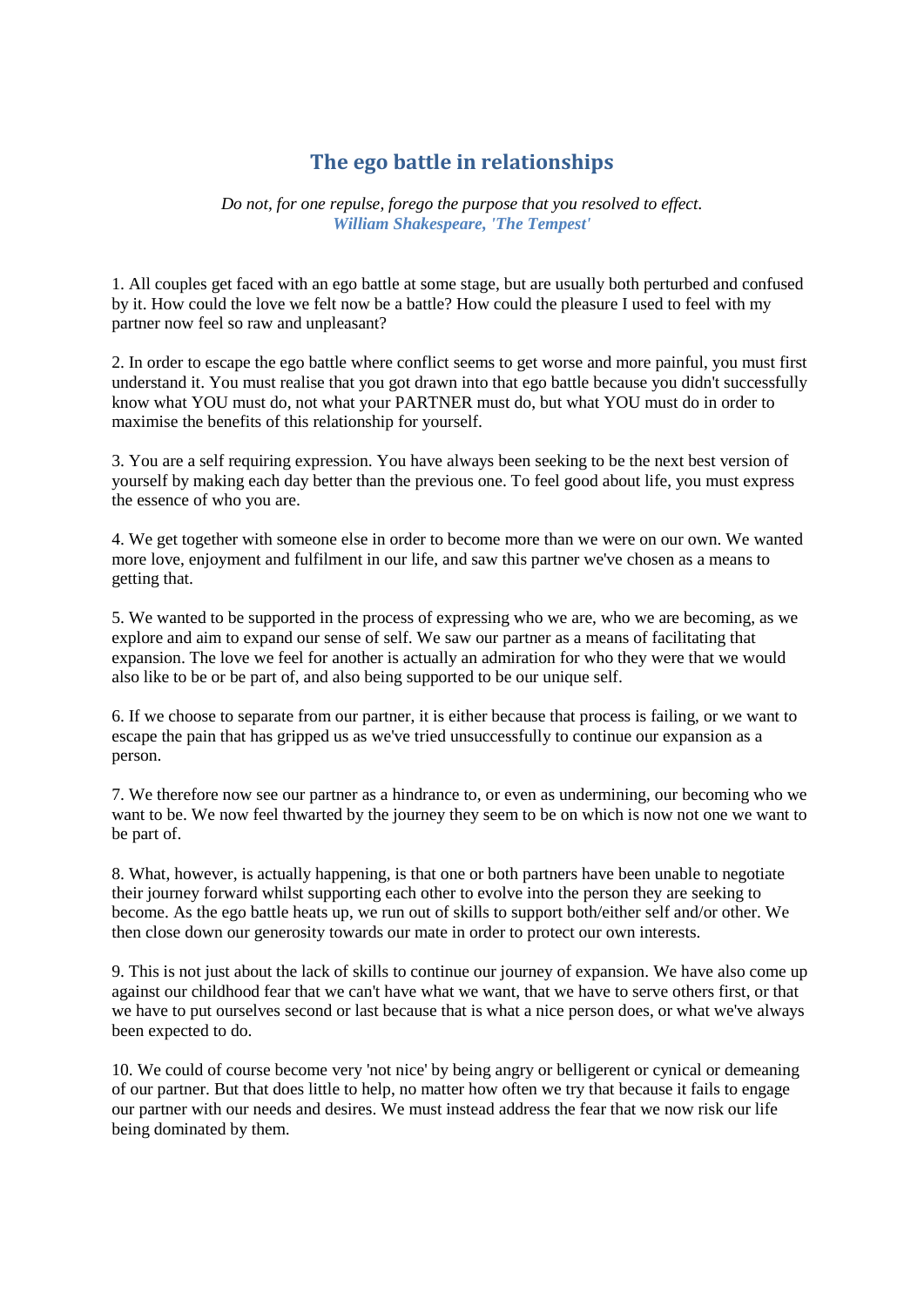11. Deep down, our love has turned into a fear for our survival, thus the highly reactive behaviours that ensue. We may act aggressively, or close down and be passively disengaged. Either way, this is mere survival.

12. Of course this doesn't fix the problem. We are now behaving like a child who is either being selfprotective, or throwing its toys out of the cot because it can't get its own way - that is attention, freedom, acceptance, love and support to be an autonomous expanding self.

13. As kids, we didn't get all the support, attention, acceptance, love, caring and invitation to be a creative expressive soul because we were surrounded by others who were unable to model this to us. We never realised we grew up in an incubation chamber that didn't have all if the necessary goodies for life contained within it. No one ever told us that this meant we grew up with deficiencies, that our parents also had deficiencies, and that when our current relationship has deficiencies, we are again coming up against those old deficiencies that we can neither see nor address

14. Here is the cycle caused by our upbringing that we are not only caught in but cannot see. We began this interaction in childhood, and if blind to it repeat it with those who are close to us as adults just as we did as children. No one ever told us that we perceive the world around us through the window of out-dated programming.



15. However what is not so apparent is that we've come up against ourselves. We don't know how to support self and other at the same time. We don't know how to listen to them and also ensure they listen to us. We don't know how to articulate our desired journey or ask them to articulate theirs. We don't know how everyone's needs, wants and desires can be met. In part, this is because most of the time we're not really clear about what our own needs, wants and desires are because growing up we may not have learned very well what they were

16. Thus we have a blind spot about what is going on within us, thinking that the problem is outside of us - other people, outer circumstances.

17. Whenever life gets to be difficult, distressing, scary or unsafe, then life is telling us that our old paradigm (from childhood) is not working. We need something new. We need to expand into a new version of self. We may feel this as dissatisfaction, loneliness, hurt, resentment, frustration - all of which are telling us 'get out of here' or 'reinvent yourself', or 'do something differently'.

18. This however is not so easy to do. You can't just walk out on a marriage, walk out on kids, forget about working anymore or stop paying the mortgage. It seems of course that the discomfort I'm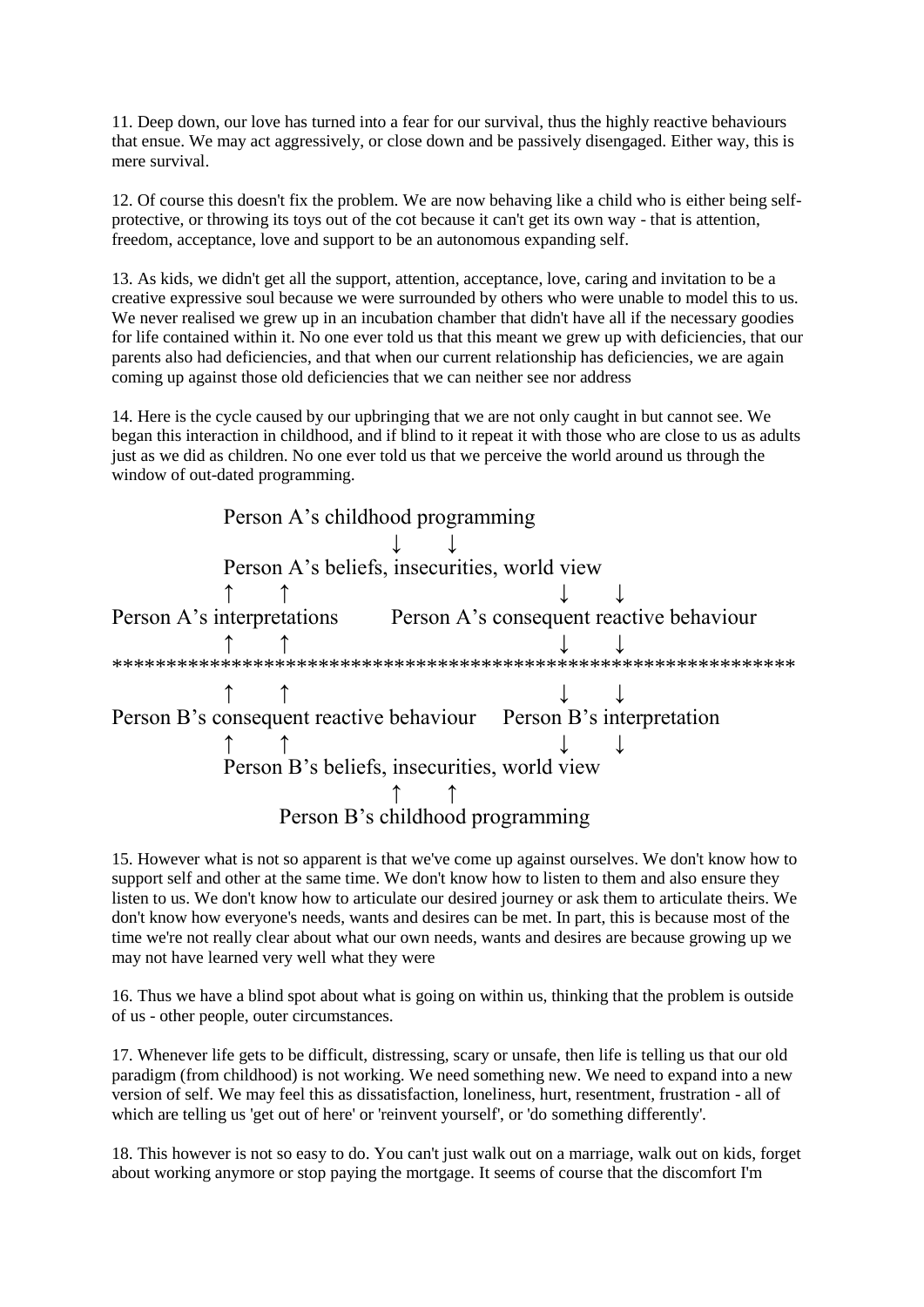feeling 'in here' is because of circumstances 'out there'. We then develop negative emotions towards our partner (because of our interpretations of their behaviours as in in the diagram above) who we perceive to be 'the problem', whereupon our feelings for them begin a slow (or maybe quick) inexorable slide into the trash can.

19. Most people don't tell themselves 'I'm a problem' or even 'I've got a problem'. Instead they point the finger elsewhere.

20. However, this is absolutely the time to ask yourself "What am I really wanting in life?" This should quickly be followed by the question "What have I done constructively to ensure I would get what I wanted? Did I express my feelings, needs, goals, dreams to my partner, and engage in a discussion and create a plan in regards to this? Does my partner know exactly what I want from my life or even our relationship?" "Have we both sat down and discussed what we want and how to get it - in all parameters of our life, not just making sure the money covers the essentials or that the kids are OK?"

21. The ego battle gets under way when these essentials have not been addressed, so that both parties find themselves unhappy, unfulfilled, unexcited, uncreative, unimaginative. Something is crying out to be changed, but instead stuck patterns persist.

22. If you don't know very clearly what you want from your life right now, and don't know how to express this to a significant other person, then you are beyond rescue. Only you can do this, and it must be done skilfully so that when your partner hears what you have to say, s/he can put his/her own issues/concerns to one side while listening to you. Both must then plan how to support each other's needs, wants and desires.

23. This requires skills of patience and tolerance of difference, and of course the ability to genuinely listen to a partner who may be reinventing themselves as inevitably happens over time. The ability to put one's own preferences and ideals to one side and listen to someone who may be on a different page is not easy, especially when they are very close to you, and change in them will affect you.

24. It is no small thing to be in touch with yourself sufficiently to be able to articulate your needs and desires when these arise. Furthermore, they are a moving target; you never get this life task done. You and your partner need to be able to change who you are and where you're going and to be able to articulate this patiently and regularly whilst juggling kids, work, expenses and whatever else demands your attention and energy.

25. It is not whether or not couples disagree that defines a relationship; it is how they negotiate the troubled waters of difference. These differences and the resulting conflict are inevitable. What matters is that you don't treat conflict as a problem. Those who get anxious about conflict as if it's a contagion have the greatest challenges. Those who welcome difference and the honest sharing of perspectives as bringing colour to their relationship do much better.

26. Little wonder that so many couples don't manage all of this! The dance of balancing support, care and love for self with support, care and love for your partner is summarised in the following diagram.

## **Support sense of self → Support other's sense of self**

Who am I? – strengths/challenges Who are you? – strengths/challenges

Who do I want to be? – values/needs Who do you want to be? – values/needs What do I feel, think, need, want? What do you feel, think, need, want? ↓ ↓